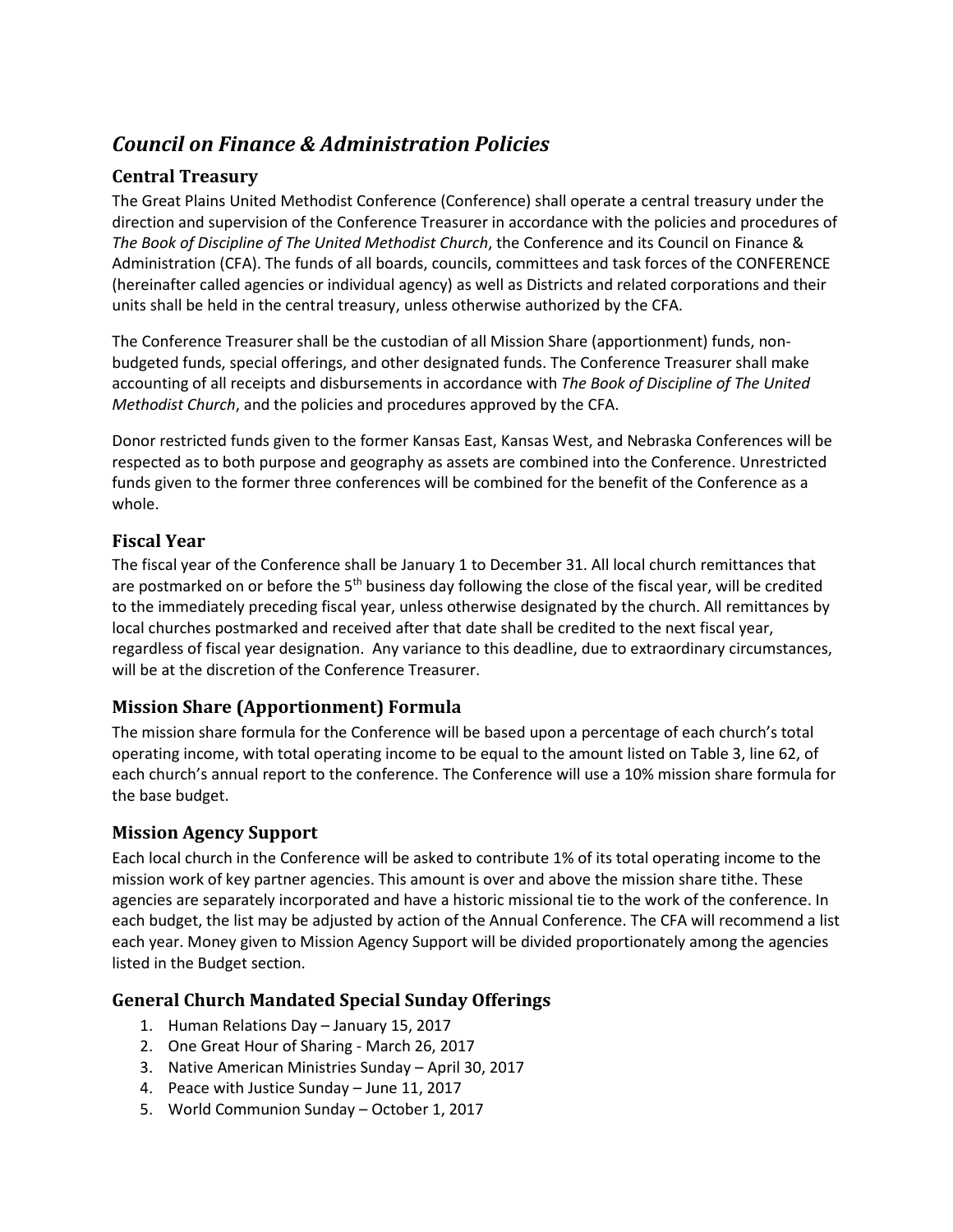6. United Methodist Student Day – November 26, 2017

### **Conference Advance**

The Conference Advance list is recommended each year by the Mercy and Justice Team for action by the Annual Conference. All ministries on this list have the privilege of approaching the churches of the conference to raise funds in support of their efforts. Only additions or deletions to the approved list will be voted on each year at Annual Conference.

## **Special Appeals**

No agency, institution or organization beyond those in the Mission Agency Support or Conference Advance lists shall make a special conference-wide appeal to the local church for funds without the approval of the Annual Conference session, upon recommendation of the CFA. In case of extreme emergency, approval may be given by the Connecting Council upon recommendation of the CFA.

### **Annual Conference Budget**

The Conference Budget is to be developed in the following manner:

- 1. The CFA shall project the income of the conference based on the current mission formula, the expected income from the Budget Reserve Fund, the expected income from the Missional Opportunity Fund and the allowance for unpaid mission shares. The projected income shall be provided to the Mission Alignment Team.
- 2. In the fall, a letter will be sent out to all conference councils, boards and agencies advising them of the process for submitting budget requests and direction regarding budget building. Boards and agencies shall submit their budget request according to the prescribed process to the Conference Treasurer no later than January 31.
- 3. The Mission Alignment Team (as selected by the Connecting Council) shall study the budget requests, consult with the agencies of the Conference, and recommend to the CFA the total sums they recommend for the respective groups.
- 2.4. The CFA shall examine the work of the Mission Alignment Team and bring a recommendation to the Connecting Council and the Annual Conference of a budget that includes the full amount apportioned to the Conference for the several general funds authorized by the General Conference, and that amount shall be apportioned to the churches (Discipline, Par. 613.3).

### **Budget Administration**

- A. Meeting expense reimbursement:
	- 1. The mileage rate for conference and district board, agency and council meetings shall be 40% of the standard rate established by the Internal Revenue Service for business expense (in 2016 this is \$0.216/mile, which is 40% of \$.54/mile). Clergy and lay participants in such meetings are encouraged to submit for reimbursement through the Conference rather than through their local church. Procedures and policies will be developed to encourage carpooling and video venue usage with this policy.
	- 2. Dependent (child and/or adult) care reimbursement to people attending approved meetings is \$5.00 per hour for one dependent, \$8.00 per hour for two dependents, and \$10.00 per hour for three or more dependents. The total shall not exceed \$50.00 per day for one participant.
	- 3. Lodging may be reimbursed at actual expense if attendance at such meetings requires an overnight stay due to distance traveled. Lodging will be arranged for by leadership of such conference or district boards. Shared rooms will be expected when appropriate.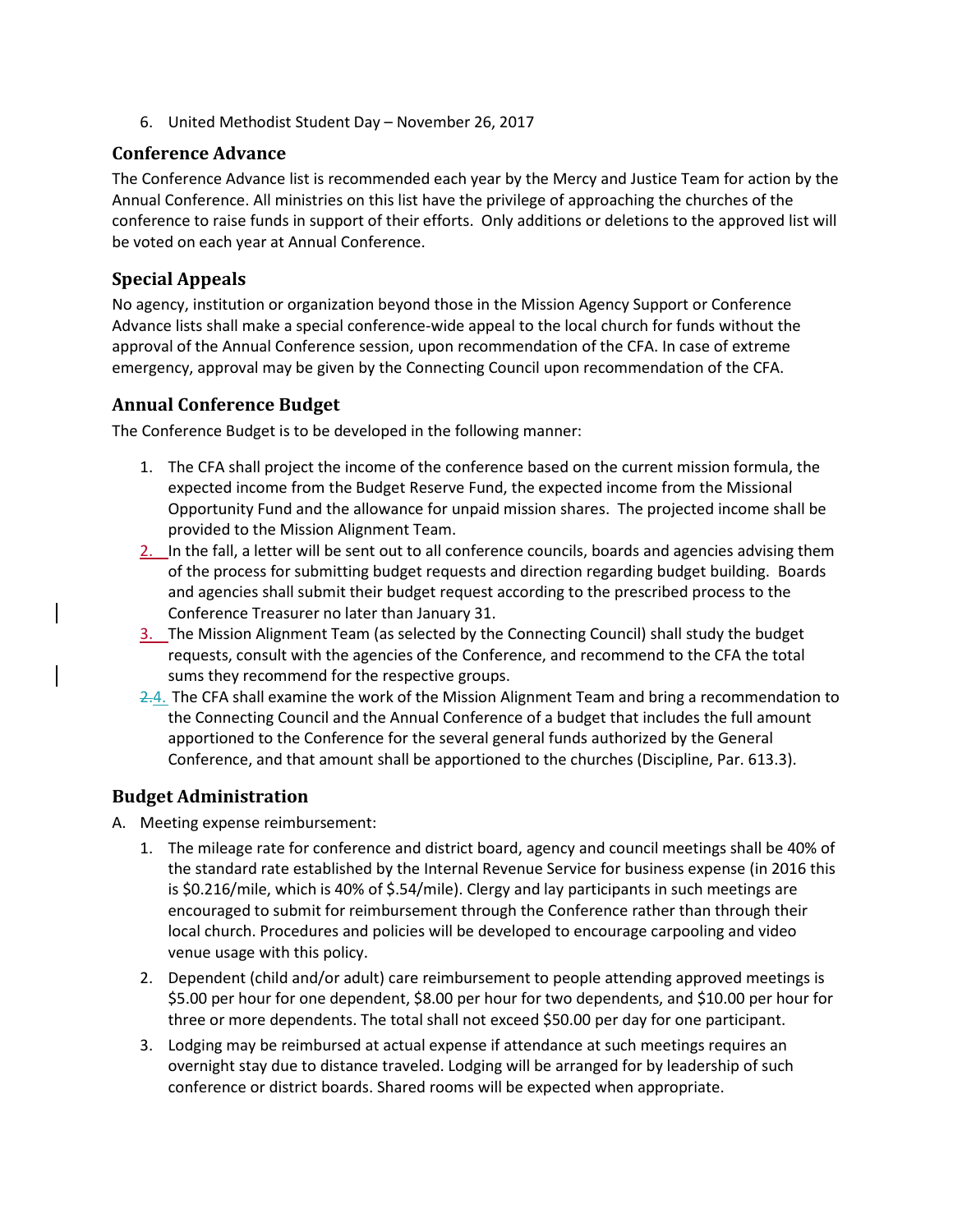- 4. Meals may be reimbursed if attendance at such meetings requires an overnight stay due to distance traveled. Meals will be arranged for by leadership of such conference or district boards. Reimbursement to participants will be at \$20 per day with that amount prorated for partial days based on the length of meetings and the travel required.
- B. At or immediately following the close of any fiscal year, the CFA shall have the authority to pay any remaining General Church and South Central Jurisdiction mission shares from available cash.
- C. All available funds remaining in the Conference budget shall be transferred to Conference reserves. Notwithstanding the forgoing sentence, those available funds remaining in the accounts of the three related corporations: New Church Development, Inc., United Methodist Campus Ministry, Inc., and United Methodist Camps, Inc., as well as accounts for the work of the Board of Trustees related to property management, and Missional Opportunities shall not be so transferred.
- D. Operating Reserve: The Operating Reserve provides for cash flow needs of the Conference and shall be used at the direction of the CFA. The goal of the Operating Reserve shall be to maintain an annual balance of no less than ten (10) percent not to exceed twenty (20) percent of the Conference budget. Operating Reserve balance above twenty (20) percent at the end of the fiscal year shall be reported to the Connecting Council and shall be included as part of the Great Plains Conference Reserve Fund. Great Plains Conference Reserve Fund (amended June 2014)

The Conference has at its disposal an account referred to as the Great Plains Conference Reserve Fund. This fund is restricted by the Annual Conference and is to be administered by the CFA. The purpose of the fund is to support conference ministries. It is the Conference's intention to maintain a minimum balance of \$10,000,000. This balance is to provide additional protection against stock market downturns for the purpose of meeting potential pension obligations

#### The Missional Opportunities Reserve Fund:

\$3,000,000 of the Fund shall be treated as the Missional Opportunities Reserve Fund. Each year CFA will designate an amount up to 5% of the Missional Opportunities Reserve Fund to be available to the Conference for missional opportunities according to policies set up by the Connecting Council. Any team of the Conference, including the Extended Cabinet or Appointive Cabinet, can request money from the Missional Opportunities Fund for any conference-wide strategic purpose or one that implements or strengthens one of the Conference's missional priorities.

### The Budget Reserve Fund:

The balance of the Budget Reserve Fund is for support of the Conference budget. Each year in February, the CFA will calculate the thirty-six monthly average of the Fund ending on January 31 of that year. They will apply a percentage not greater than 5% to that average. The calculated amount shall be designated as an income source for the next budget year and shall be withdrawn from the Budget Reserve Fund during the budget year in accordance to the directions from the Conference Treasurer. The CFA may also designate a special distribution of the Fund if its earnings make that prudent and possible. The CFA shall consult with the Investment Committee before making the recommendations contained in this paragraph.

- E. Non-Budget Fund Accounts: The Conference Treasurer may receive and disburse funds for designated purposes, separate from the Conference budget. Such funds shall be listed as "Non-Budget Fund Accounts." All Non-Budget Fund Accounts must be sponsored by an agency of the Conference.
	- 1. Income from money held in Non-Budget Fund Accounts may be credited to the respective account as determined by the CFA.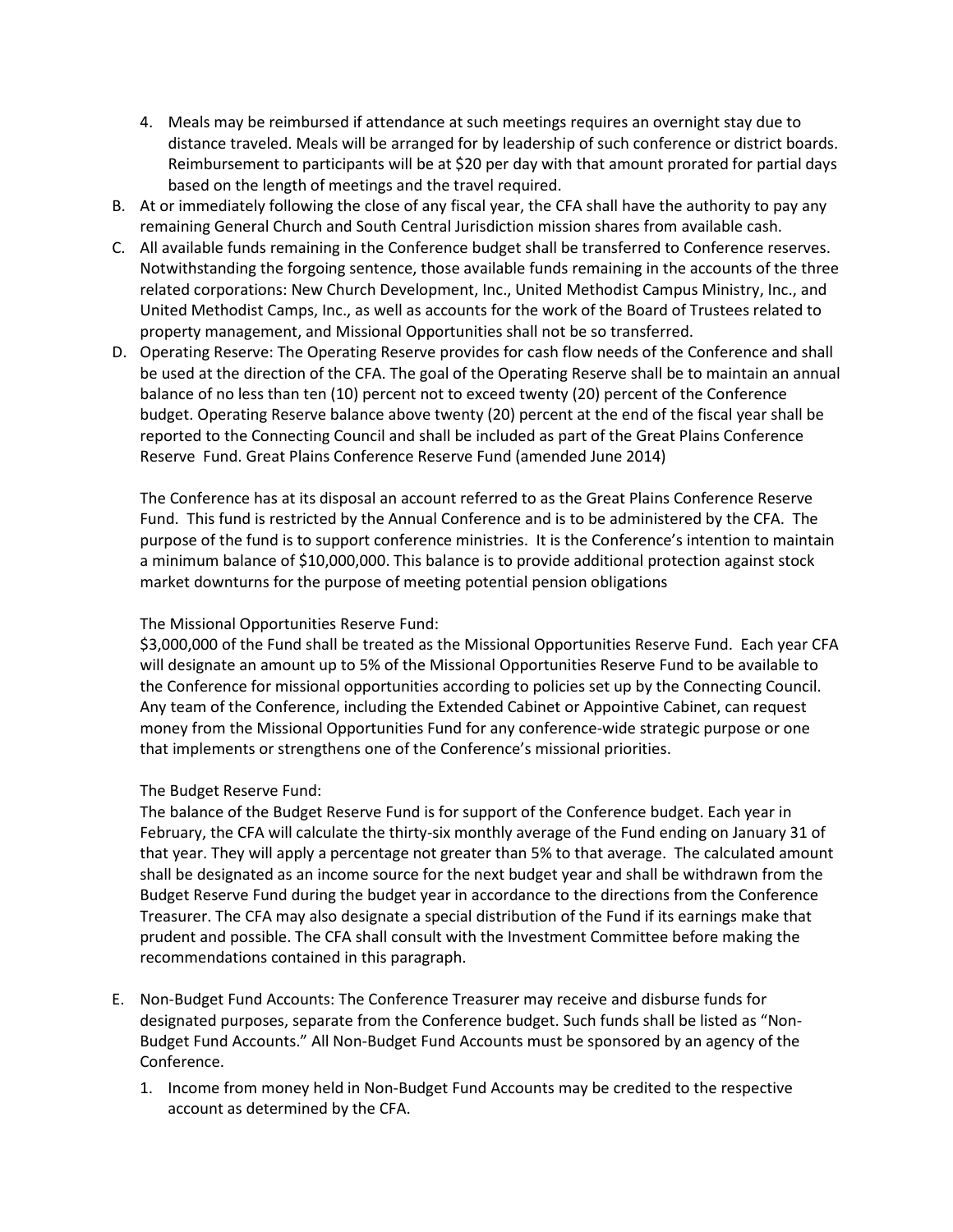2. When an unrestricted Non-Budget Fund Account has been terminated or has been inactive for a period of one year, the balance shall be transferred to the Conference reserve, unless otherwise determined by the CFA.

#### **Investments**

Investments of the Conference funds shall be made by the Conference Treasurer, under the direction of the Conference Investment Committee under the policies and procedures for all investment transactions and balances as described below.

#### **Investment Policy**

#### **Purpose**

The purpose of the Great Plains United Methodist Conference Investment Policy is to provide governance and oversight to the Investment Committee of the Conference with the intent to facilitate and not hinder conference committees, commissions, institutions and agencies in the execution of their duties related to their investment portfolios and in the use of their funds.

In recognition of fiduciary responsibilities and the mandate of the 2012 Book of Discipline (¶ 613.5), the CFA has approved this Investment Policy governing the Investment Committee of the Conference. This Investment Policy shall comply with the policies related to Conflict of Interest and Investment Management of Annual Conference Pension and Pension Related Funds under ¶ 1508 of the 2012 Book of Discipline.

#### **Delineation of Responsibilities**

Under the 2012 Book of Discipline (¶ 612.1), the purpose of the CFA shall be to develop, maintain, and administer a comprehensive and coordinated plan of fiscal and administrative policies, procedures, and management services for the annual conference. The CFA is responsible for establishing principles, policies, standards and guidelines for the investment of all monies, assets and properties of the Conference. The CFA is responsible for the financial integrity and oversight of the financial resources of the Conference.

By this Investment Policy, the CFA delegates, to the extent provided, to the Investment Committee the management and operations of the Conference's investment assets, which are made subject to this Investment Policy. Under this Investment Policy, the Conference's investment assets are comprised of funds under the responsibility of the CFA, the Board of Trustees (BOT), the Council on New Church Development (CNCD), and the Board of Pension and Health Benefits (BOPHB), except for funds within the Conference pension plans. The Investment Committee shall establish investment objectives for the Conference funds under the responsibility of the CFA, BOT, CNCD, and BOPHB, except for funds within the Conference pension plans, so as not to hinder the stewardship of their respective Conference funds as required by the United Methodist Book of Discipline or Conference policies and procedures.

The Investment Committee shall be fully accountable to the CFA. The CFA shall review the Investment Policy and the work of the Investment Committee, as needed, to determine the effectiveness of and the overall results of the investments.

The Investment Committee shall:

- 1. Define and develop investment goals and operational guidelines;
- 2. Select and discharge Investment Managers, and carry out any other duties required for the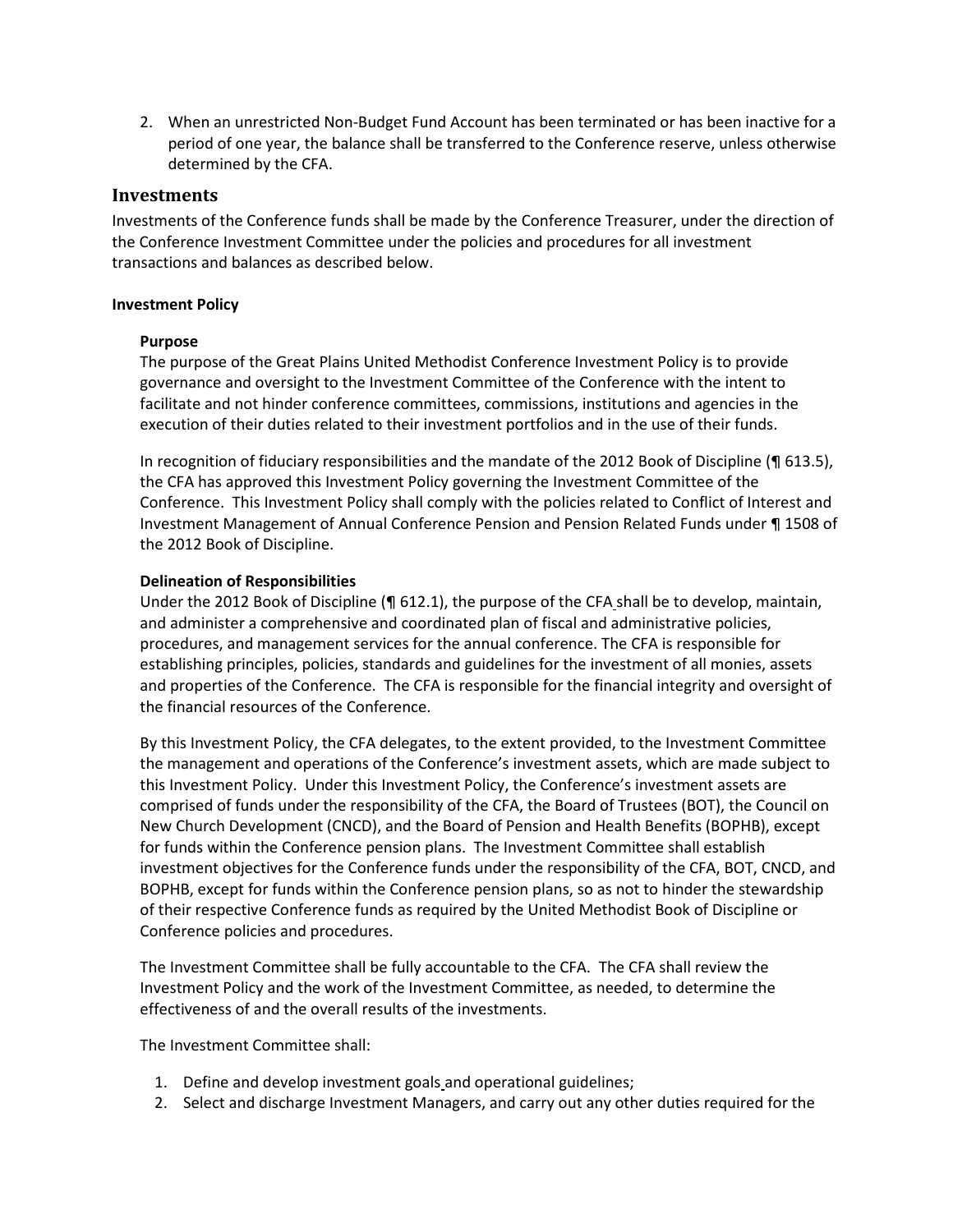legal operation of the Investment Committee, including but not limited to hiring outside vendors to perform various services;

- 3. Monitor and evaluate the performance results and risk posture of the Investment Manager(s) to insure they are striving to achieve the investment goals and objectives as formalized by the Investment Committee.
- 4. Provide annual written accounts of the investment results, accounting summary and any significant developments to the CFA, BOT, CNCD, and BOPHB, and to the Conference at its annual meeting;
- 5. Provide annual written evaluation of the performance of the Investment Managers to the CFA, BOT, CNCD, and BOPHB;
- 6. Require all portfolios be managed with the aim of optimizing funds available for mission in a manner consistent with the maximization of total return (consistent with the preservation of capital), the Social Principles of The United Methodist Church and shall fully comply with the United Methodist Book of Discipline;
- 7. Establish and maintain effective communication procedures between the Investment Committee and the CFA, BOT, CNCD, BOPHB, staff and outside service providers;
- 8. Monitor and control investment expenses; and
- 9. Report to the CFA any significant deviations from this policy for prior written approval before they are implemented.

The Investment Committee may delegate the execution and administration of certain Investment Committee responsibilities as appropriate to the Conference Treasurer who serves as its staff;

#### **Fiduciary Responsibility**

Persons that are charged with investing funds have a fiduciary responsibility for those funds. Fiduciary responsibility requires those responsible for investments to fulfill the legally imposed duties of loyalty, care, and prudence. The members of the Investment Committee are fiduciaries subject to the rules and laws governing fiduciary behavior.

The Duty of Loyalty prohibits self-dealing by persons who are fiduciaries. They are not permitted to take part in investment decisions that would create a conflict of interest. All investment decisions are to be made with a view to the interest of the beneficiaries, in this case the various agencies, committees, boards, and councils of the Conference providing funds for investment, rather than to the personal interests of the fiduciary. When conflicts do arise, they should be disclosed to the Chairperson of the Investment Committee (or if a conflict of interest involves the Chairperson, then to the Conference Treasurer) immediately. Advance disclosure in writing will provide evidence of the disclosure in the event the issue of conflict of interest is raised. Any fiduciary with a conflict involving an investment decision should abstain from any participation in that decision and document the abstention in the minutes of the meeting.

The Duty of Care requires that a fiduciary act at all times in good faith and in a manner which is in the best interest of the beneficiaries. Fiduciaries are to be adequately informed about alternatives available at the time of decision. Where specific instructions are left with regard to legacies, those instructions must be followed unless changed by court order. The duty of care includes prudence in the investment context (including diligence in attending meetings), efforts to ascertain relevant information prior to decision making, balanced judgment, adequate assessment and balancing of potential investment risks and returns and adequate diversification of investments.

Fiduciary responsibility cannot be delegated. The decision of the Investment Committee to engage Investment Manager(s) will not absolve the Investment Committee from its ultimate responsibility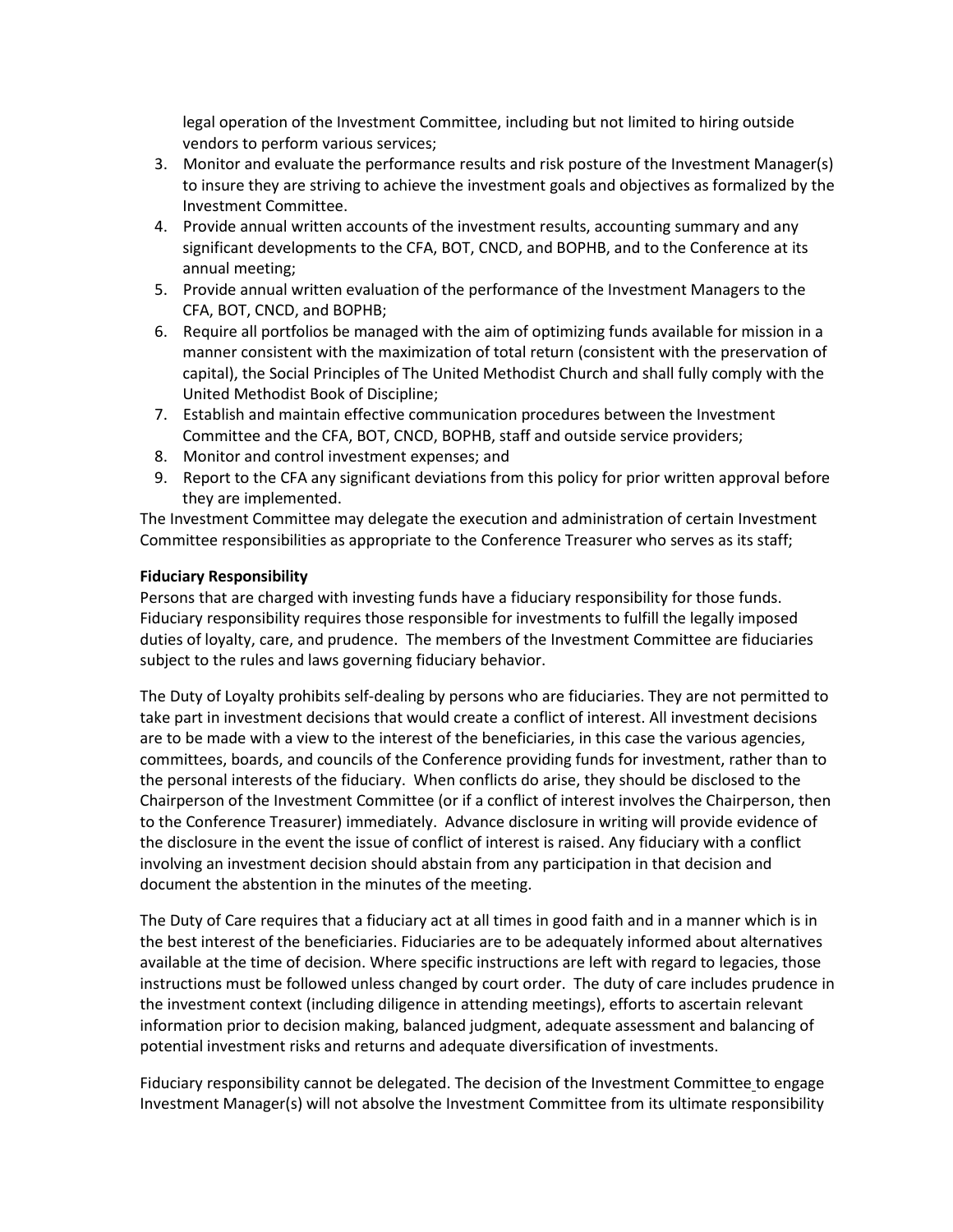for the care of the funds. In order to discharge adequately the duties of care and loyalty, the fiduciary will need to demonstrate that appropriate procedures were used for selecting the Investment Manager(s) and for monitoring the results of the advice received. The Investment Manager(s) should be trustworthy and competent to perform the work as outlined by the Investment Committee. The loyalties of the Investment Managers(s) must run to the beneficiaries, not to the individual members of the Investment Committee.

Fiduciaries are permitted to accept and rely on the advice of an Investment Manager where they can demonstrate that their initial decision to engage the Investment Manager was well-founded and where subsequent development do not give rise to a basis for suspending that reliance.

The standard of care when making decisions is the Prudent Expert Standard, defined as:

"… the care, skill, prudence and diligence under the circumstances then prevailing that a prudent person acting in a like capacity and familiar with such matters would use in the conduct of an enterprise of a like character and with like aims."

#### **Members of the Investment Committee**

The Investment Committee shall be comprised of nine voting members, who shall be appointed by their respective councils, boards, and committees, as follows:

- 1. Four representatives from the CFA,
- 2. Three representatives from the BOPHB,
- 3. One representative from the BOT;
- 4. One representative from the CNCD.

Conference staff may attend Investment Committee meetings with voice, but without voting rights, on Investment Committee matters.

The Investment Committee members shall be appointed annually by their respective councils, boards, and committees. For purposes of consistency, it is desired that the Investment Committee members will serve multiple years, but not to extend past their terms on their respective councils, boards, and committees. The Investment Committee, from among its voting members, shall annually elect the Chairperson and other officers as deemed necessary. The officers as so elected shall perform the duties traditionally handled by officers with those titles.

The Investment Committee may appoint subcommittees and taskforces to prepare recommendations and review particular issues. These subgroups will not have the authority to take action, but shall be information gathering and reporting groups.

#### **Investment of Pooled Funds**

To the extent possible, funds from individual boards, agencies, councils and committees from within the Conference shall be pooled for the purposes of investment. Investors in a pooled fund investment will benefit from economies of scale, which allow for lower trading costs, diversification and management. The pooled fund investors will proportionally share costs, capital gains and losses, and earnings. The determination of the funds to be pooled shall be done in consultation with the Conference Treasurer. Proper accounting and reporting procedures will be established and used to keep accurate records for the purpose of proportional distribution.

#### **Time Horizon**

The time horizon for investments shall be based on the liquidity needs of each Conference account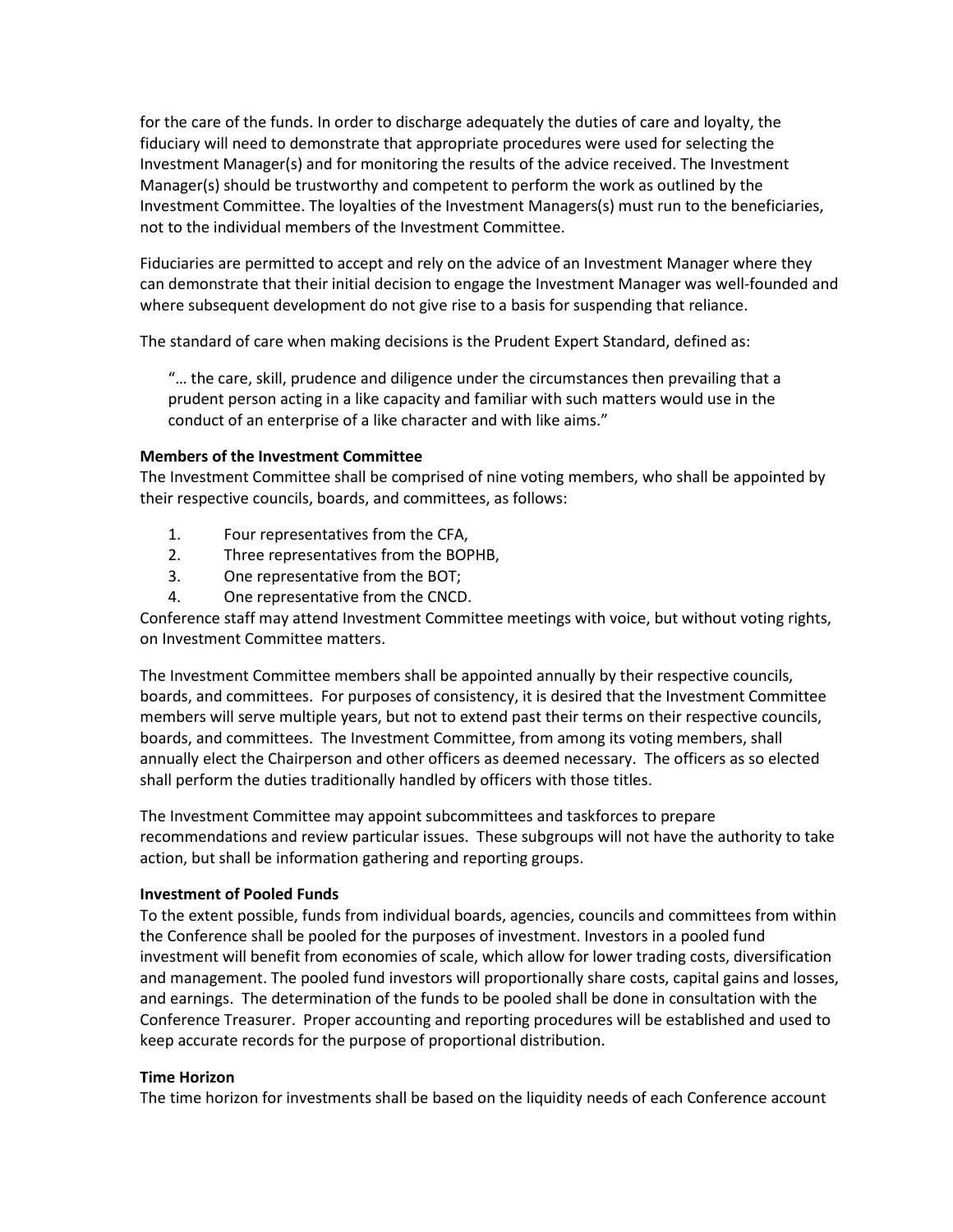as specified by the Conference Treasurer. Capital values fluctuate over shorter periods and the Investment Committee recognizes that the possibility of capital loss does exist. However, historical asset class return data suggest that the risk of principal loss over a holding period of at least three to five years can be minimized with a long-term investment mix.

#### **Risk Tolerance**

The Investment Committee intends that the investment portfolio should be managed in a manner that seeks to achieve the stated rate of return while limiting principal fluctuations over the established horizon for each Conference account. Financial research has demonstrated that risk is best minimized through diversification of assets, except in very limited circumstances when diversification may not be prudent. The Investment Committee would present a documented finding as to the nature of such circumstances before limiting diversification.

#### **Asset Allocation**

The purpose of allocating among asset classes is to insure the proper level of diversification and risk for each investment portfolio. The primary considerations in the asset allocation decision process are:

- · maintaining inflation-adjusted purchasing power;
- · growing the corpus of the funds to meet future obligations;
- achieving a minimum return in excess of inflation but with minimal annual fluctuations in the corpus;
- satisfying the cash liquidity needs of short-term obligations; and,
- · maintaining the longevity of the assets and their distributions while taking into consideration that there may be no additional contributions.

When mutual funds, commingled funds, ETFs and funds in general are used as an investment vehicle, then it is understood the Investment Committee has adopted the investment policies of those Funds. With the adoption of this Investment Policy, the Conference establishes the funds into which it allocates its assets as set forth on Appendix A.

#### **Investment Performance Benchmarks**

The investment performance of all portfolios will be measured against commonly accepted performance benchmarks. Consideration shall be given to the extent to which the investment results are consistent with the investment objectives and guidelines as set forth in this Investment Policy.

### **Investment Manager(s)**

An Investment Manager must be knowledgeable and experienced in the prudent investment process, so that they may assist the Investment Committee in reaching investment objectives effectively. Investment Managers shall be selected through a process to achieve the desired investment objectives as stated in this Investment Policy. The Investment Committee may engage one or more Investment Managers from the following categories:

- 1. A United Methodist institution;
- 2. An independent Investment Manager who receives a fee based on portfolio value;
- 3. A bank trust department (not all bank trust departments can offer this service) whose fees may be based on portfolio value. The fees usually vary widely depending on the services needed and are based on a percentage of the managed assets,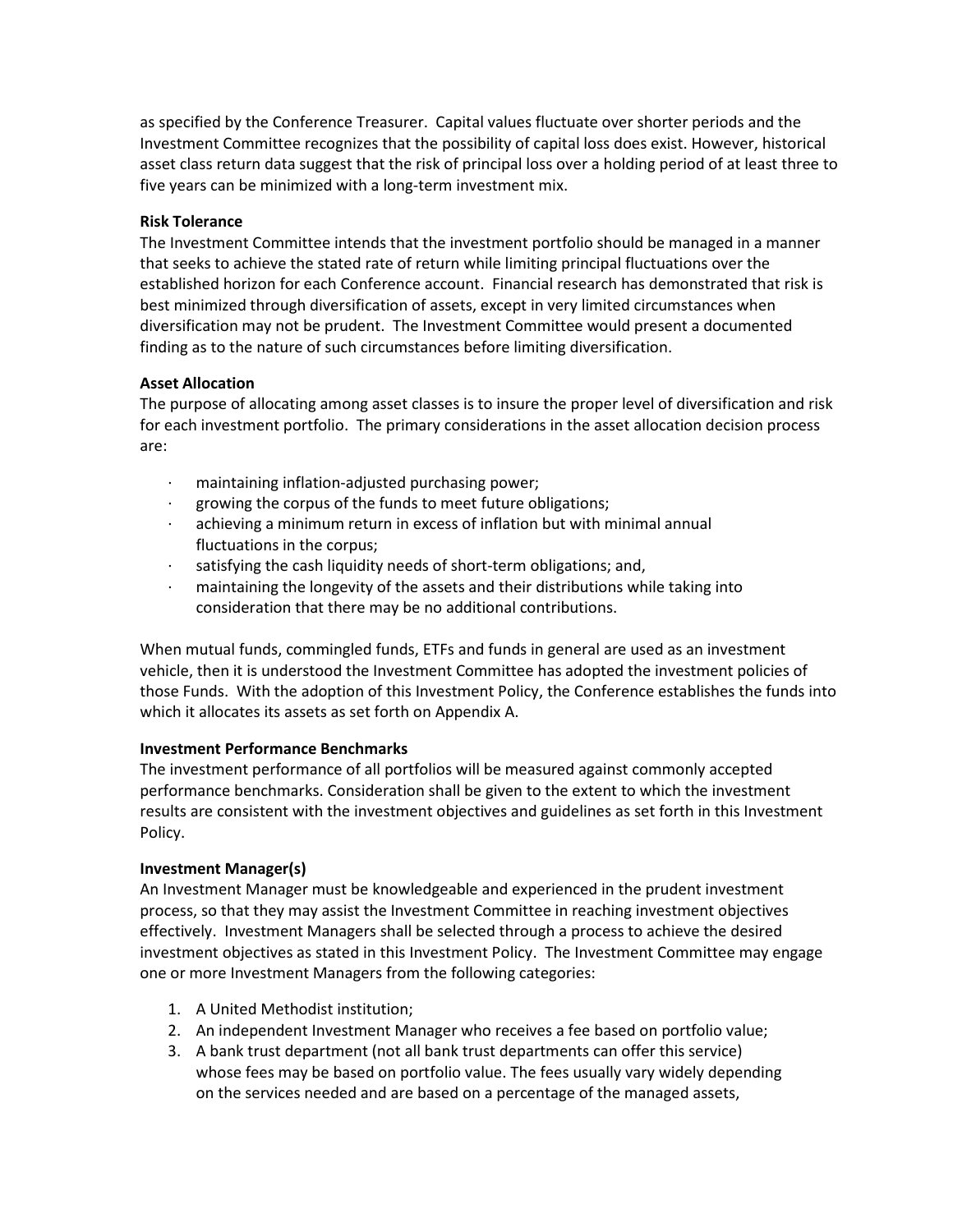depending on the type of account, types of assets managed, and market value of the portfolio.

Deciding when to replace a portfolio manager is often subjective as much as objective, however it is a decision that the Investment Committee will be responsible for and will make when deemed necessary.

#### **Responsibilities of Investment Managers**

Each Investment Manager will have discretion to make all investment decisions for the assets placed under its jurisdiction, while observing the operating within the guidelines, constraints, and philosophies as outlined in this Investment Policy. Specific responsibilities of the Investment Managers include:

- 1. Exercising discretionary investment management, including decisions to buy, sell, or retain individual securities, and to alter asset allocations within the guidelines established by this Investment Policy;
- 2. Reporting on a timely basis, quarterly investment performance results in adherence to the Global Investment Performance Standard (GIPS) net of all external and internal fees, as governed by the CFA Institute;
- 3. Communicating any major changes to the economic outlook, investment strategy, or the investment objective progress of the funds' investment management;
- 4. Informing the Investment Committee regarding any qualitative change to the investment management organization, e.g., changes in portfolio investment management personnel, ownership structure, investment philosophy, etc.; and,
- 5. Voting proxies, if and as requested by the Investment Committee, and communicating such voting records to the Investment Committee on a timely basis.

#### **Rebalancing**

Changes in the mix of assets or assignment of assets to different Investment Managers shall be made by action of the Investment Committee at a regular or called meeting with the advice and consultation of the Investment Manager(s). The Investment Committee shall undertake to maintain its desired asset allocation within 5% of the determined mix for any particular assets, except under unusual market conditions.

#### **Socially Responsible Investment Guidelines**

The Investment Committee shall pursue intentional investment decisions that further the principles of economic and social justice consistent with the goals outlined in the 2012 Book of Discipline and Social Principles of The United Methodist Church.

Paragraph 717 of the 2012 Book of Discipline states: "*Socially Responsible Investments*—It shall be the policy of The United Methodist Church that all general Boards and agencies, including the General Board of Pension and Health Benefits, and all administrative agencies and institutions, including hospitals, homes, educational institutions, annual conferences, foundations and local churches, shall, in the investment of money, make a conscious effort to invest in institutions, companies, corporations or funds whose practices are consistent with the goals outlined in the Social Principles; and shall endeavor to avoid investments that appear likely, directly or indirectly, to support racial discrimination, violation of human rights, sweatshop or forced labor, gambling, or the production of nuclear armaments, alcoholic beverages or tobacco, or companies dealing in pornography, or the management or operation of prison facilities. The Boards and agencies are to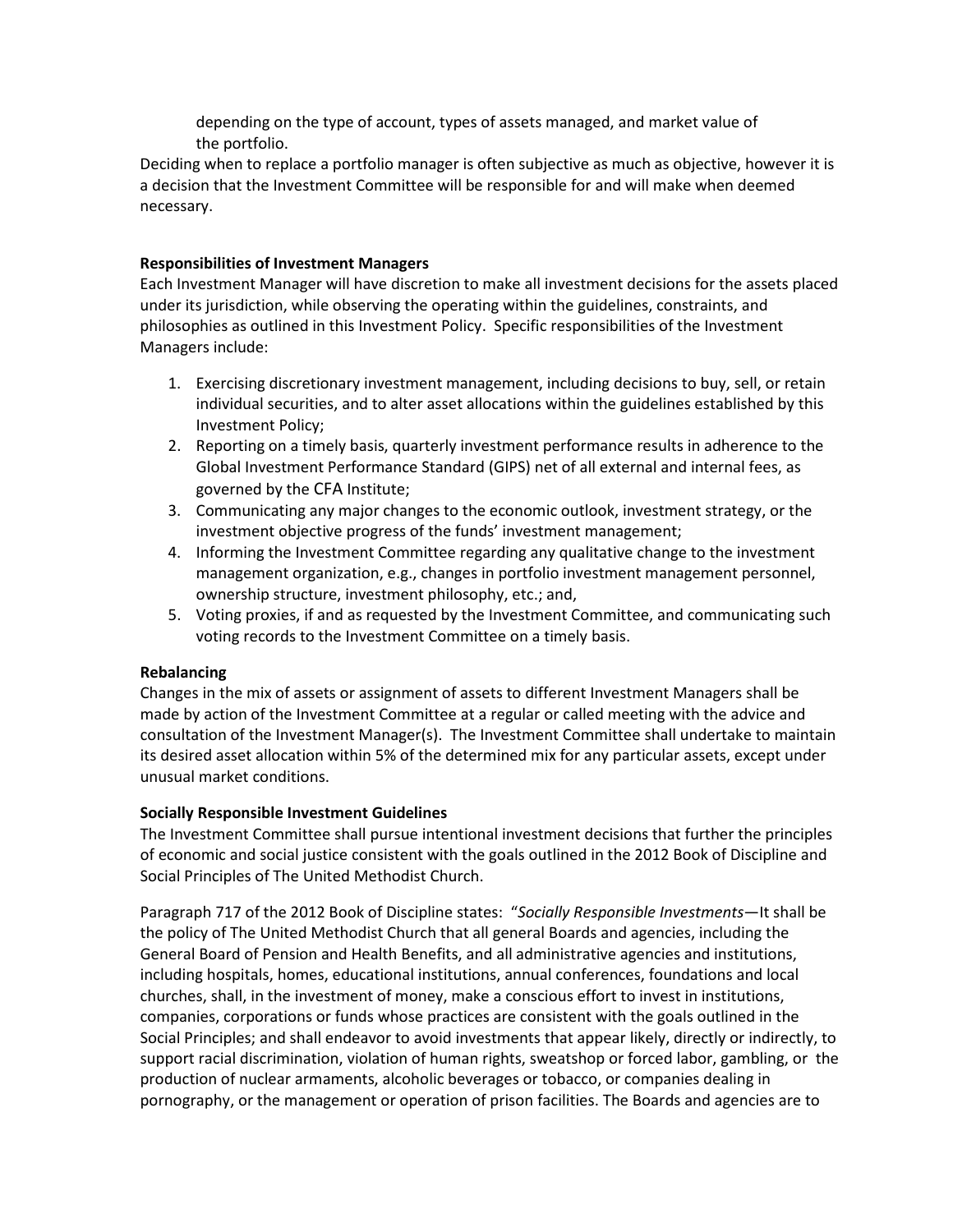give careful consideration to shareholder advocacy, including advocacy of corporate disinvestment."

#### **Records**

The Investment Committee shall keep a proper and prudent record of all-important documents, meeting minutes and other information relating to the management of the Funds. They shall be available at Custodian of the Records, which shall be the Conference Treasurer

### **Amendments and Revisions**

Amendments or changes to this Investment Policy shall be made to and approved by the CFA and incorporated directly into the policy as a revision and restatement or acknowledged and noted in an addendum until such time as the Investment Policy is revised and restated. The Committee may amend Appendix A from time to time upon approval of CFA. Following each such amendment the Committee shall replace the respective with one that reflects the amendment approved by CFA.

### **Surety Bond**

Surety Bond coverage in the amount of \$1,000,000 is secured to cover the Conference Treasurer and staff. The Conference does not provide bonding for local church treasurers. Local churches are to provide adequate bonding of their treasurer(s).

### **Annual Audit of Conference Treasury**

An annual audit of all Conference financial records shall be conducted by an independent certified public accountant as selected by the CFA upon recommendation of its Audit Review Committee. The Audit Review Committee will review such audit and present it to the CFA for final approval. A copy of the financial statements shall be included in the Conference Journal. The entire audit report may be viewed at the Conference Office.

### **Audits of Boards, Agencies and Institutions**

The CFA has a fiduciary responsibility to the conference in administering conference funds. Therefore, the CFA is required to review the financial statements of organizations to which grants or contributions of conference funds are made. The CFA shall appoint an audit committee that will have on its membership at least one member of the CFA plus additional members recruited for their expertise. This committee shall work with the auditor of the CONFERENCE as well as review audits, reviews, and compilation reports of boards, agencies, and institutions as described below.

Reports from an independent Certified Public Accountant are required annually from each agency or institution that receives funds from the Conference treasury in accordance with the requirements listed below. Funds shall not be transferred to any agency or institution that has not forwarded its annual audit, review or compilation report for the preceding year within six months' time after the close of its fiscal year. (2012 Discipline, Par. 617.2.) Agencies of the Conference using the conference central treasury for all their financial activity shall be included in the Conference audit and are not required to submit separate audit reports.

In addition to audit and financial reports submitted to the conference, organizations receiving conference funds shall also provide to the Conference a copy of all other required communications received from the external auditor. These communications may include, among other items, comments regarding any significant deficiencies in the design or the operation of the organization's internal controls.

A. Audit, Review and Compilation Report Requirements: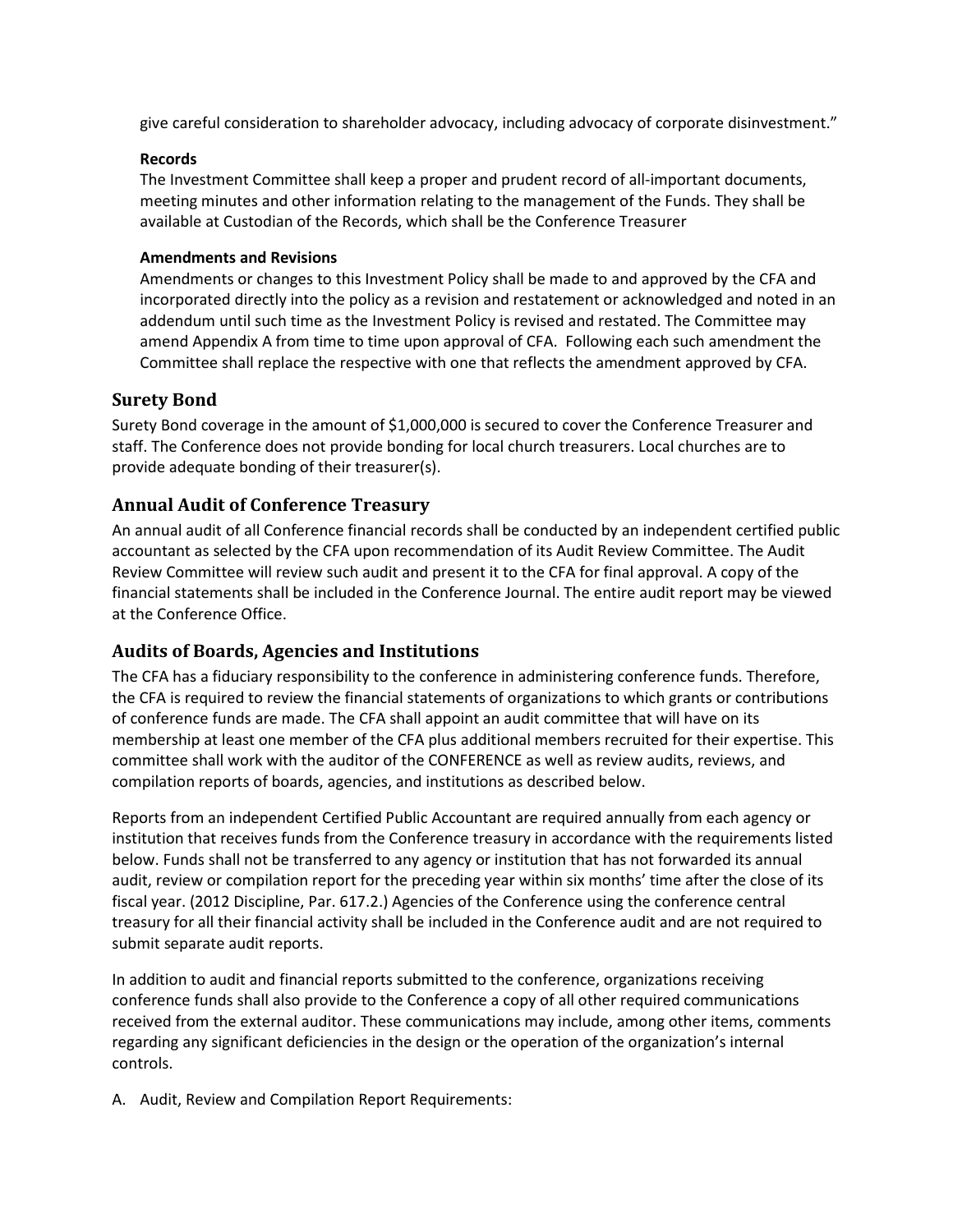Each agency or organization that has annual gross receipts of \$500,000 or more shall submit a copy of its audited financial statements, together with any required communications from its external auditor and management letter (if applicable).

Each agency or organization that has annual gross receipts of between \$250,000 and \$499,999 is required to submit a copy of its financial statements together with a review report from a CPA.

Agencies and organizations with annual gross receipts of less than \$250,000 must submit financial statements accompanied by a compilation report from a CPA with a CPA review required every third year.

Agencies and organizations with annual gross receipts below \$500,000 may request a variance from the requirements listed above. Any variance granted is valid for the current reporting year only. A variance from these requirements shall not be granted for more than two consecutive years. The organization granted the variance shall submit the following information:

- 1. Financial statements. The agency shall submit financial statements that reflect its financial position and results of operations for the fiscal year then ended.
- 2. Tax statements. The agency shall provide documentation stating that all necessary tax returns (including payroll tax returns) have been filed in a timely manner. Documentation shall also be required regarding the status of any unpaid taxes to federal, state or local authorities as of the date of the request.
- B. Other Circumstances:

Grants or contributions of conference funds to organizations not meeting the above requirements shall not be made without special approval. Special approval shall require a favorable vote of at least 2/3 of the members of the CFA present and voting.

### **Mortgage Indebtedness**

Any institution/agency whose board is elected by the Conference, and that has mortgage indebtedness, shall provide an annual report to the Conference showing the:

- 1. Total indebtedness
- 2. Amount paid on indebtedness last year
- 3. Plans to retire the indebtedness

If any such institution/agency plans to mortgage assets or to pledge endowment funds or to transfer funds from endowments to operating budgets and total indebtedness exceeds 10% of total assets or one million dollars, whichever is less, that mortgage must be approved by the Conference prior to the transaction, or in an emergency between sessions of the Conference, by a joint session of the Conference Cabinet and the CFA.

### **Protection of Contact Information**

Contact information for clergy, churches, and laity held by the Conference is for the use and benefit of the Conference. Councils, boards, and agencies of the Conference, conference and jurisdictional Advances, local churches and districts, and agencies of the General Church may request contact information. Except as provided below, contact information held by the Conference, or provided to its respective agencies and institutions by the Conference, shall be considered confidential as to outside parties and shall not be provided to any person, group or business beyond those for whom the contact information was compiled, without the written approval of the CFA.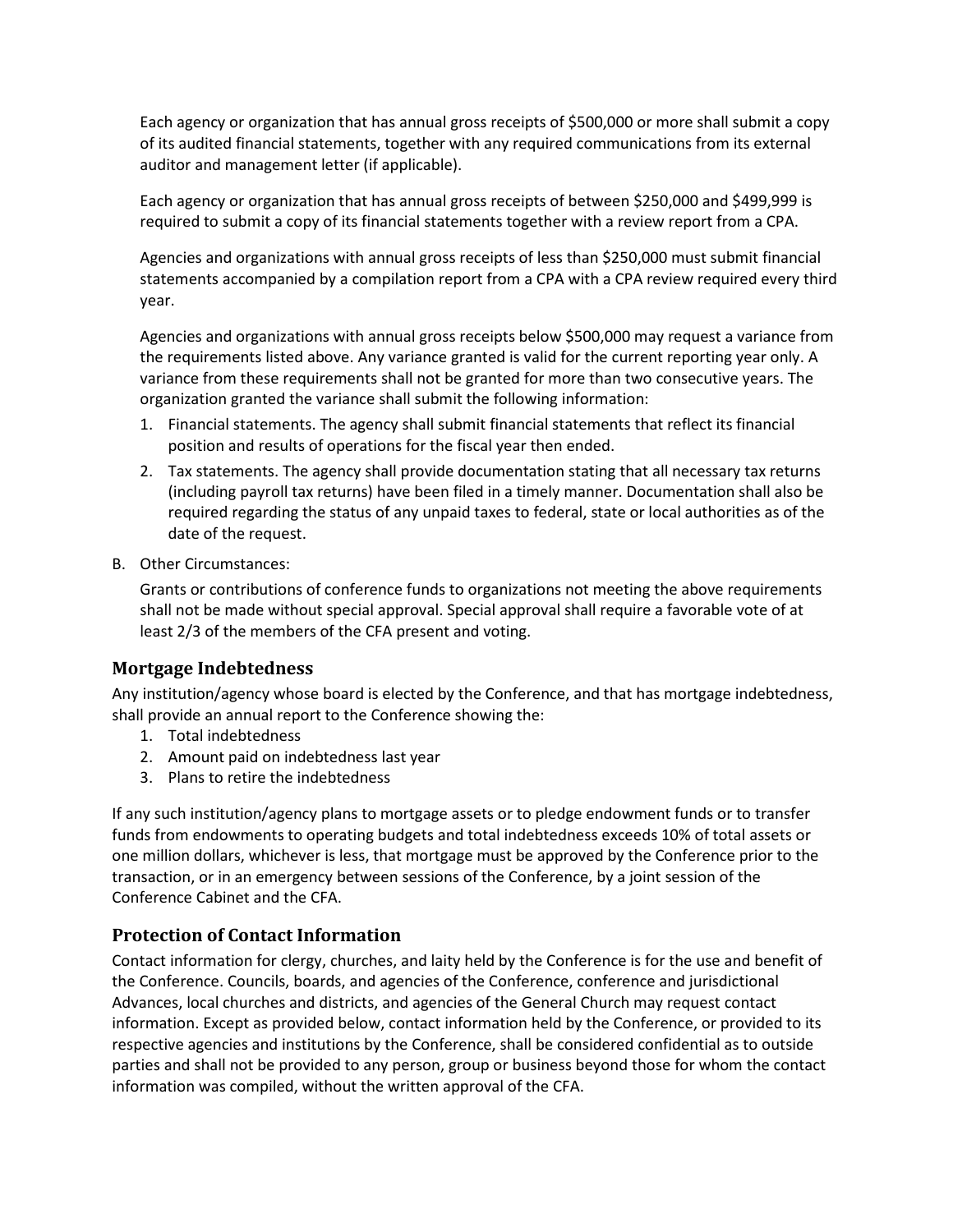Contact information for clergy, churches, lay members of Annual Conference, and laity serving in conference or district leadership is printed in the Conference Journal. Directory Information placed on the conference website is limited to churches, clergy's business contact information, and a few specific lay leadership positions. Information is not provided in a downloadable list.

# **Local Church Report to The Annual Conference (Tables 1, 2, & 3)**

The local church shall electronically submit the Local Church Report to Annual Conference no later than 5:00 PM on the last business day of January each year.

If a report is not received by the due date:

 $\bullet$  The contract of the contract of the contract of the contract of the contract of the contract of the contract of the contract of the contract of the contract of the contract of the contract of the contract of the cont he only figures that will be reported will be prior year membership and benevolences sent to the conference treasurer.

• W

hen calculating the church's Mission Share, 10% shall be added to the prior year's Operating Income.

 $\bullet$  The contract of the contract of the contract of the contract of the contract of the contract of the contract of the contract of the contract of the contract of the contract of the contract of the contract of the cont

he Journal record shall indicate that the report was not received or not received in time to be used for Mission Share calculations.

The Pastor is responsible for the accuracy of the information submitted and assuring the report is received by the deadline (*2012 Discipline* paragraph 340.2c(2)(f)). Information about submission of these reports will be sent to the pastor as soon as the General Council on Finance and Administration makes such information available.

Correction of errors with these reports after final submission should be made by the last business day of February each year. If errors are discovered after that date and the adjustment would affect Mission Shares, the District Superintendent would need to be contacted. Changes would only be made for extenuating circumstances at the discretion of the District Superintendent and the Conference Treasurer.

# **Local Church Audits**

Church members and others provide substantial financial resourcesto local churches, and expect church staff and lay leadership to provide proper oversight of such resources to ensure these resources are (1) used in a manner consistent with that expressed through the church's annual operating budget and designated gifts, and (2) adequately safeguarded from improper use or loss. In light of expectations, every local United Methodist church, at a minimum, shall conduct an audit (review) as defined and described in the Local Church Audit Guide published by the General Church Council on Finance and Administration. The guide may be obtained at [www.gcfa.org.](http://www.gcfa.org/)

In addition to such minimum requirements for all churches, and consistent with the expectations for integrity, transparency and accountability described above, larger churches shall periodically subject their accounting records and controls to assessment by an independent certified public accountant. Specifically, larger churches (i.e., those with annual **total receipts** of more than \$500,000) shall adopt one of the following two options(**for purposes of this section, "total receipts" of each local church shall be annual total combined funds received through the operating budget; designated or restricted gifts given for a particular purpose, including special offerings collected throughout the year; moniesreceived for capital buildings or improvements or for debt service; contributions**